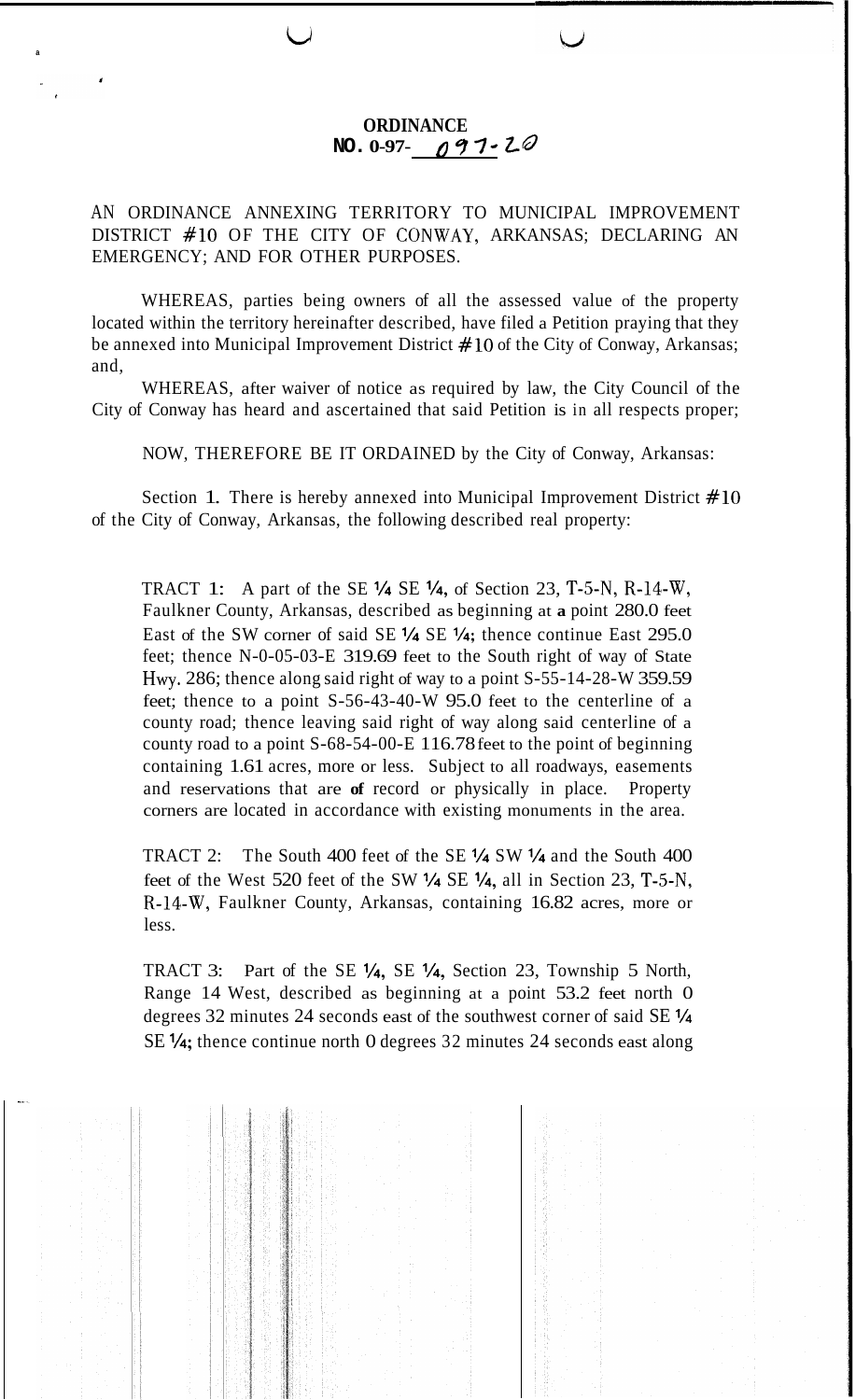the west line of said SE 1/4 SE 1/4 a distance of 346.8 feet; thence east parallel with the south line of said SE 1/4 SE 1/4 a distance of 400.0 feet; thence south 0 degrees  $32$  minutes  $24$  seconds west 78.48 feet to the north right-of-way of State Highway 286 spur; thence south 55 degrees 19 minutes 43 seconds west along said right-of-way a distance of 441.38 feet; thence south 66 degrees 28 minutes 25 seconds west along said right-ofway a distance of 43.11 feet to the point of beginning, containing 1.99 acres, more or less.

Part of the NE 1/4 NE 1/4, Section 27, T5N, R14W, Faulkner County, Arkansas, described as beginning at the Southeast corner of said NE 1/4 NE 1/4; thence North 89 degrees 59 minutes 22 seconds West along the south line of said NE 1/4 NE 1/4 363.0 feet; thence North 0 degrees 23 minutes 56 seconds East parallel to the East line of said NE 1/4 NE 1/4 160.0 feet; thence South 89 degrees 59 minutes 22 seconds East 363.0 feet to the East line of said NE 1/4 NE 1/4; thence South 0 degrees 23 minutes 56 seconds West along said East line 160.0 feet to the point of beginning. Subject to an easement for public road purposes along the east side thereof described as beginning at the Southeast corner of said NE 1/4 NE 1/4 and run thence North 89 degrees 59 minutes 22 seconds West 76.60 feet; thence North 13 degrees 43 minutes 12 seconds East 72.06 feet; thence North 0 degrees 23 minutes 56 seconds East 90.0 feet; thence South 89 degrees 59 minutes 22 seconds East 60.0 feet; thence South 0 degrees 23 minutes 56 seconds West 160.0 feet to the point of beginning.

Section 2. Said annexed area shall be in all respects governed by the existing laws governing Municipal Improvement District  $#10$  of the City of Conway, Arkansas, said property shall be assessed on the same basis as if the territory was included in the original district and shall be served by the same commissioners who shall compose the board of improvements for said district.

Section 3. That this Ordinance is necessary for the protection of the public peace, health, and safety and an emergency is hereby declared and this Ordinance shall be in full force and effect from and after its passage and approval.

PASSED: On this  $\mathcal{Z}$  day of  $\mathcal{Z}$ , 1997. vid Kinley,